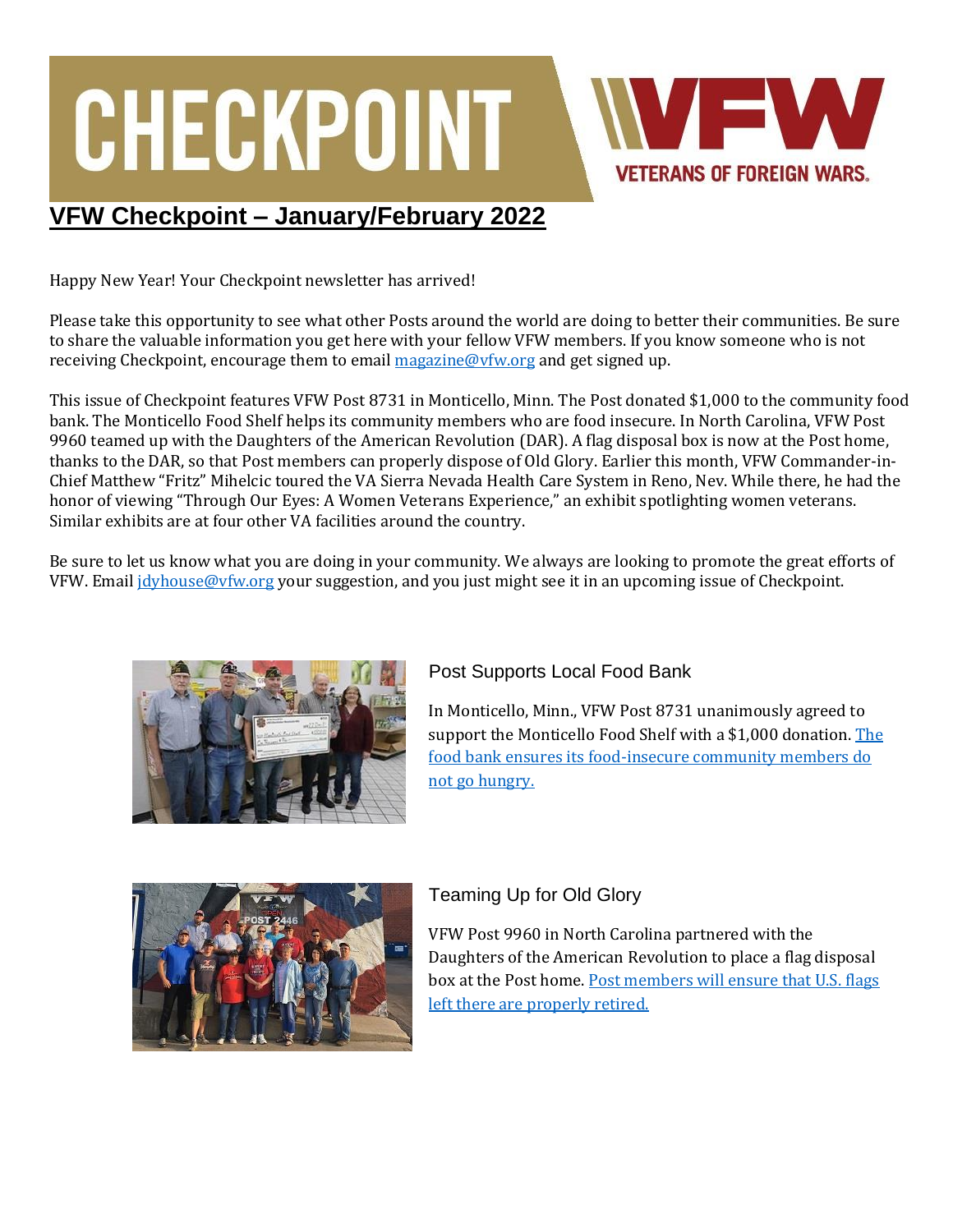

# **IMMORTAL VALOR by Robert Child**

The remarkable story of the seven African American soldiers ultimately awarded the World War II Medal of Honor, and the 50-year campaign to deny them their recognition.





#### Understanding Depression

VFW's 2021-2022 National Chaplain offers a look at depression, which affects more than 18% of American adults. [Lifestyle changes and therapy are viable options in treating the](https://www.vfw.org/media-and-events/latest-releases/archives/2022/1/understanding-depression-can-help)  [disease, the chaplain writes.](https://www.vfw.org/media-and-events/latest-releases/archives/2022/1/understanding-depression-can-help)



#### Reaching Out to the Community

After receiving a \$1,000 #StillServing community support grant from VFW National Headquarters, members of Post 10725 in Gretna, Neb., opted to share it with others. Matt's [Music Memorial was one of the recipients of the Post's](https://www.vfw.org/media-and-events/latest-releases/archives/2022/1/reaching-out-to-the-community)  [generosity.](https://www.vfw.org/media-and-events/latest-releases/archives/2022/1/reaching-out-to-the-community)



#### Kentuckian Makes VFW History

Martha Lain is the current VFW Auxiliary Department of Kentucky president. Before she took on this top position with the Auxiliary in Kentucky, Lain also was VFW Department commander[. No other Auxiliary member has served in both](https://www.vfw.org/media-and-events/latest-releases/archives/2022/1/vfw-member-in-kentucky-makes-history)  [capacities.](https://www.vfw.org/media-and-events/latest-releases/archives/2022/1/vfw-member-in-kentucky-makes-history) 



#### VA Highlights Women Veterans

At the VA Sierra Nevada Health Care System in Reno, Nev., an exhibit honors the service of women veterans. "Through Our [Eyes: The Women Veterans Experience" aims to increase](https://www.vfw.org/media-and-events/latest-releases/archives/2022/1/honoring-women-veterans)  [awareness about our country's female vets.](https://www.vfw.org/media-and-events/latest-releases/archives/2022/1/honoring-women-veterans)